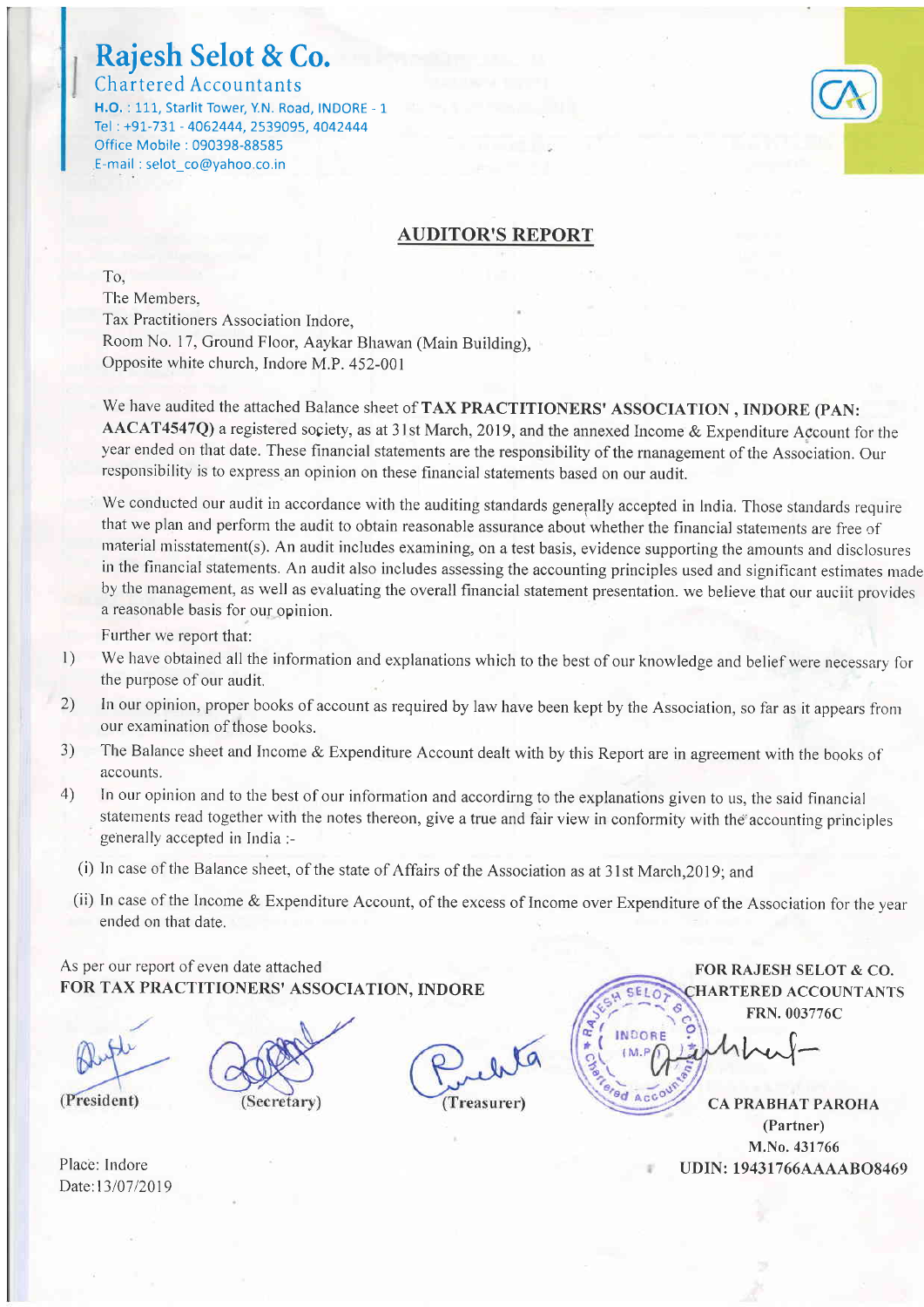### TAX PRACTITIONERS' ASSOCIATION, INDORE BALANCE SHEET As on 31st March 2019

| <b>Particulars</b>                                                  | As at 31.03.2019 ·<br>Sch. |              |           | As at 31.03.2018<br>Amount (Rs.) |           |
|---------------------------------------------------------------------|----------------------------|--------------|-----------|----------------------------------|-----------|
|                                                                     |                            | Amount (Rs.) |           |                                  |           |
| <b>SOURCES OF FUND</b>                                              |                            |              |           |                                  |           |
| FUNDS .                                                             |                            |              |           |                                  |           |
| Infrastructure Development Fund                                     | Α                          | 846,655      |           | 846,655                          |           |
| CA. M.D. Sodani Memorial Fund                                       | B                          | 100,000      |           | 100,000                          |           |
| Unutilised Expenditure Fund                                         | $\mathsf C$                | 137,313      | 1,083,968 | 137,313                          | 1,083,968 |
| <b>RESERVES &amp; SURPLUS</b>                                       |                            |              |           |                                  |           |
| Income & Expenditure Account                                        | D                          |              | 1,770,553 |                                  | 1,078,701 |
| <b>CURRENT LIABILITIES</b>                                          |                            |              |           |                                  |           |
| Advance Membership Fees                                             |                            | 6,985        |           |                                  | 19,600    |
| Other Liabilities                                                   | Ε                          | 68,847       | 75,832    |                                  | 175,356   |
| <b>TOTAL</b>                                                        |                            |              | 2,930,353 |                                  | 2,357,625 |
|                                                                     |                            |              |           |                                  |           |
| <b>APPLICATION OF FUND</b>                                          |                            |              |           |                                  |           |
| <b>FIXED ASSETS</b>                                                 | F                          |              | 173,991   |                                  | 185,880   |
| <b>INVESTMENTS</b>                                                  |                            |              |           |                                  |           |
| Fixed Deposit (with Scheduled Bank)                                 | G                          | 2,637,278    |           | 1,993,220                        |           |
| <b>CURRENT ASSETS</b>                                               |                            |              |           |                                  |           |
| Receivables                                                         | H                          | 75,090       |           | 121,913                          |           |
| Closing Stock of News letter<br>Curent Account With Scheduled Bank- |                            | 8,799        |           | 22,700                           |           |
| UCO Bank, Sanyogitaganj, Indore                                     |                            | 12,905       |           | 31,735                           |           |
| Curent Account With Scheduled Bank-                                 |                            |              |           |                                  |           |
| UCO Bank, Sanyogitaganj, Indore                                     |                            | 21,280       |           |                                  |           |
| Cash in Hand                                                        |                            | 1,010        | 2,756,362 | 2,177                            | 2,171,745 |
|                                                                     |                            |              |           |                                  |           |
| <b>TOTAL</b>                                                        |                            |              | 2,930,353 |                                  | 2,357,625 |
|                                                                     |                            |              |           |                                  |           |
|                                                                     |                            |              |           |                                  |           |

As per our report of even date attached FOR TAX PRACTITIONERS' ASSOCIATION, INDORE

 $\frac{c_2}{c_1} = -c_{-2}$ 

/

(President)

Place: Indore Date:l3/07/2QI9

 $\mathbb{R} \rightarrow \mathbb{R}$ 

arv)

٦p (Treasurer)

FOR RAJESH SELOT & CO. CHARTERED ACCOUNTANTS FRN.003776C

£

INDORE  $(M.P.)$ 

**Od Acco** 

CA PRABHAT PAROHA (Partner) M.No.431766 UDIN: 19431766AAAABO8469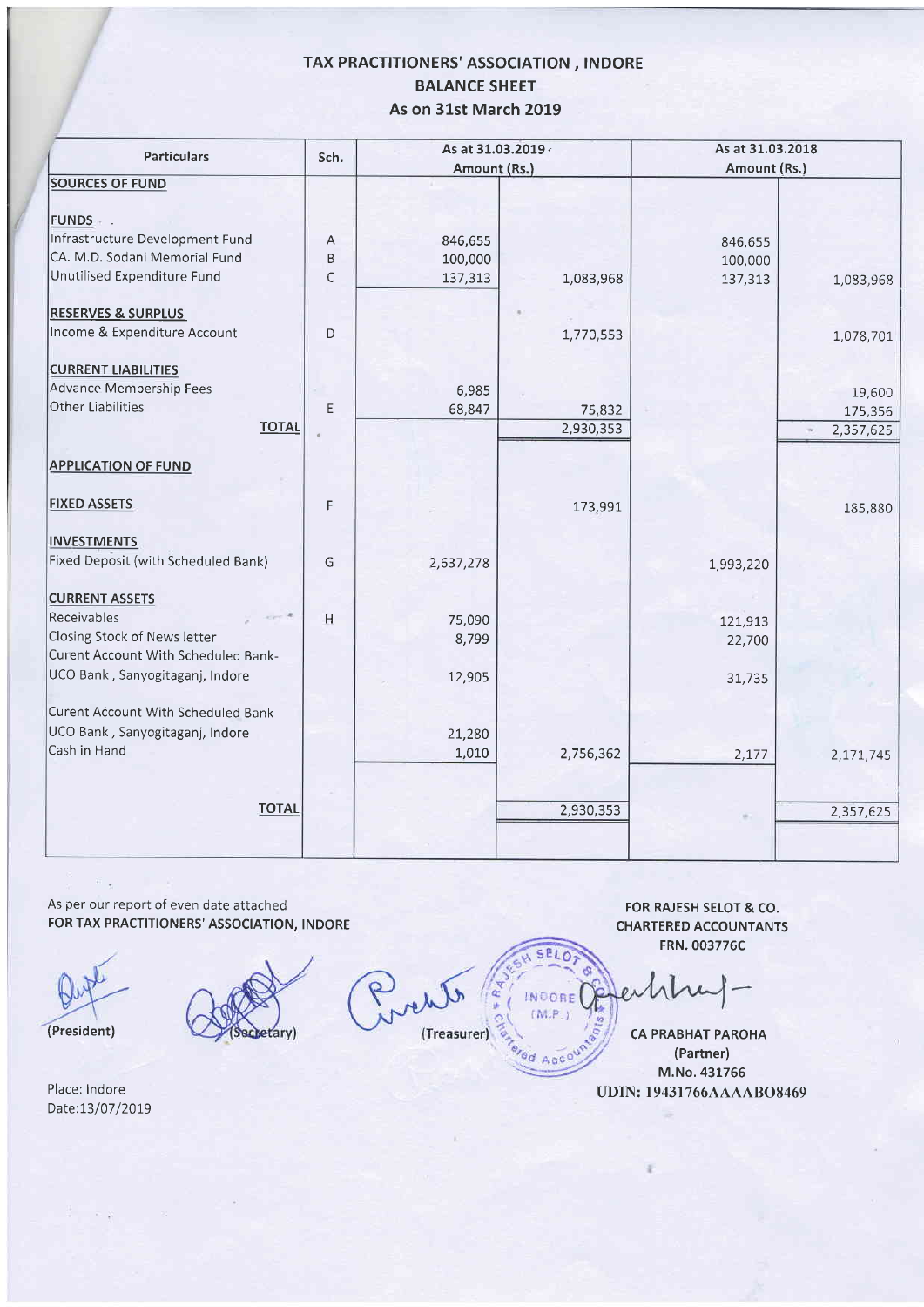## TAX PRACTITIONERS' ASSOCIATION, INDORE INCOME & EXPENDITURE ACCOUNT FOR THE YEAR ENDED ON 31.03.2019

| <b>Particulars</b>                                         | Sch. | <b>Current Financial Year 2018-19</b><br>Amount (Rs.) | Previous Financial Year 2017-18<br>Amount (Rs.) |
|------------------------------------------------------------|------|-------------------------------------------------------|-------------------------------------------------|
| <b>INCOME:-</b>                                            |      |                                                       |                                                 |
| Yearly Maintenance Fees                                    |      | 889,771                                               |                                                 |
| Seminar Receipts                                           |      |                                                       | 595,600                                         |
| GST Workshop                                               |      | 141,520                                               | 1,623,061                                       |
| <b>Interest on Fixed Deposits</b>                          |      |                                                       |                                                 |
| Other receipts                                             |      | 148,242                                               | 137,845                                         |
|                                                            |      | 53,633                                                | 98,981                                          |
| <b>Total of Income</b>                                     |      | 1,233,166                                             | 2,455,487                                       |
| <b>EXPENDITURE:-</b>                                       |      |                                                       |                                                 |
| Seminar Expenses                                           |      |                                                       | 1,542,499                                       |
| Activity Expenses                                          | J    | 389,275                                               | 487,603                                         |
| Salalry to Staff                                           |      | 42,500                                                | 130,150                                         |
| <b>AGM Expenses</b>                                        |      | 4,240                                                 | 153,140                                         |
| Administritive & Other Expenses                            | Κ    | 81,409                                                | 99,501                                          |
| Depreciation                                               |      | 23,890                                                | 26,274                                          |
| <b>TOTAL OF EXPENDITURE</b>                                |      | 541,314                                               | 2,439,167                                       |
|                                                            |      |                                                       |                                                 |
| <b>SURPLUS FOR THE YEAR:</b>                               |      | 691,852                                               | 16,320                                          |
|                                                            |      |                                                       |                                                 |
| <b>Balance carried to Income &amp; Expenditure Account</b> |      | 691,852                                               | 16,320                                          |
|                                                            |      |                                                       |                                                 |

As per our report of even date attached FOR TAX PRACTITIONERS' ASSOCIATION, INDORE

(President)

Secretary)

 $\circ$ 

(Treasurer)

FOR RAJESH SELOT & CO. CHARTERED ACCOUNTANTS FRN. 003776C

d Acco

CA PRABHAT PAROHA (Partner) M.No. 431766 UDIN: 19431766AAAABO8469

Place: lndore Date:13/07/2019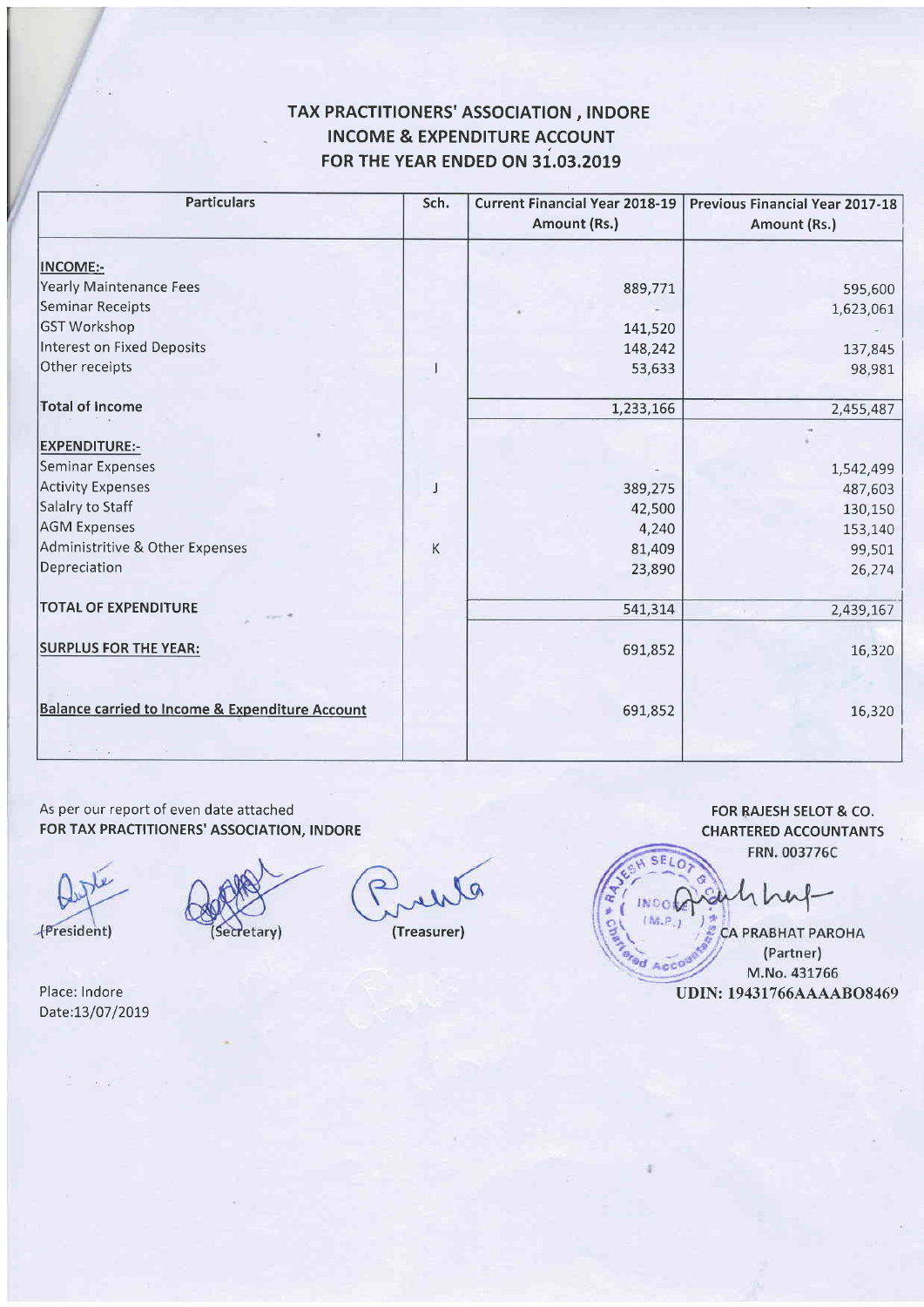# TAX PRACTITIONERS' ASSOCIATION, INDORE scHEDULES FORMING PART OF BALANCE SHEET AS AT 31ST MARCH 2019

|                                                 | <b>Current Year</b> | <b>Previous Year</b> |
|-------------------------------------------------|---------------------|----------------------|
| <b>Particulars</b>                              | 31.03.2019          | 31.03.2018           |
|                                                 | Amount (Rs.)        | Amount (Rs.)         |
| Schedule-A                                      |                     |                      |
| <b>Infrastructure Development Fund</b>          |                     |                      |
| Balance as per last Balance sheet               | 846,655             | 827,155              |
| Add:- Amount received during the year           |                     | 19,500               |
| <b>Closing Balance-Carried to Balance Sheet</b> | 846,655             | 846,655              |
|                                                 |                     |                      |
| Schedule-B                                      |                     |                      |
| C.A. M.D. Sodani Memorial Fund                  |                     |                      |
| Balance as per last Balance Sheet               | 100,000             | 100,000              |
| Add:- Amount received during the year           |                     |                      |
| Closing Balance-Carried to Balance Sheet        | 100,000             | 100,000              |
|                                                 |                     |                      |
| Schedule-C                                      |                     |                      |
| <b>Unutilised Expenditure Fund</b>              |                     |                      |
| Opening Balance as per last Balance Sheet       | 137,313             | 137,313              |
| Less:- Utilised during the year                 |                     |                      |
| Closing Balance-Carried to Balance Sheet        | 137,313             | 137,313              |
|                                                 |                     |                      |
| Schedule-D                                      |                     |                      |
| <b>Income &amp; Expenditure Account</b>         |                     |                      |
| Balance as per last Balance Sheet               | 1,078,701           | 1,062,381            |
| Add:- Surplus as per Income & Expenditure a/c   | 691,852             | 16,320               |
| Closing Balance-Carried to Balance Sheet        | 1,770,553           | 1,078,701            |
|                                                 |                     |                      |
| <b>Schedule-E</b>                               |                     |                      |
| <b>Other Liabilities:-</b>                      |                     |                      |
| <b>Gst Payable</b>                              | -9                  | 21,520               |
| <b>TDS Payable</b>                              | 92                  | 1,284                |
| Momento Exps. Payable                           | 11,180              | 15,820               |
| Salary Payable                                  |                     | 8,000                |
| <b>SMS Charges Payable</b>                      |                     | 10,620               |
| Telephone Exps. Payable                         |                     | 746                  |
| Website Exps. Payable                           | 3,000               | 3,000                |
| <b>Agrawal Electric</b>                         |                     | 7,200                |
| Jai Shree Offset Printer                        |                     | 17,766               |
| Namrata Tent House                              |                     | 15,000               |
| Satish Gupta (Caterer)                          |                     | 69,300               |
| Bhagwat Joshi (Caterer)                         | 33,000              |                      |
| Rameshwar Bairwa                                | 1,190               |                      |
| Satyanarayan Goyal & Co.                        | 4,000               |                      |
| Shubh Shree Decorators                          | 9,600               |                      |
|                                                 |                     |                      |
|                                                 |                     |                      |
|                                                 |                     |                      |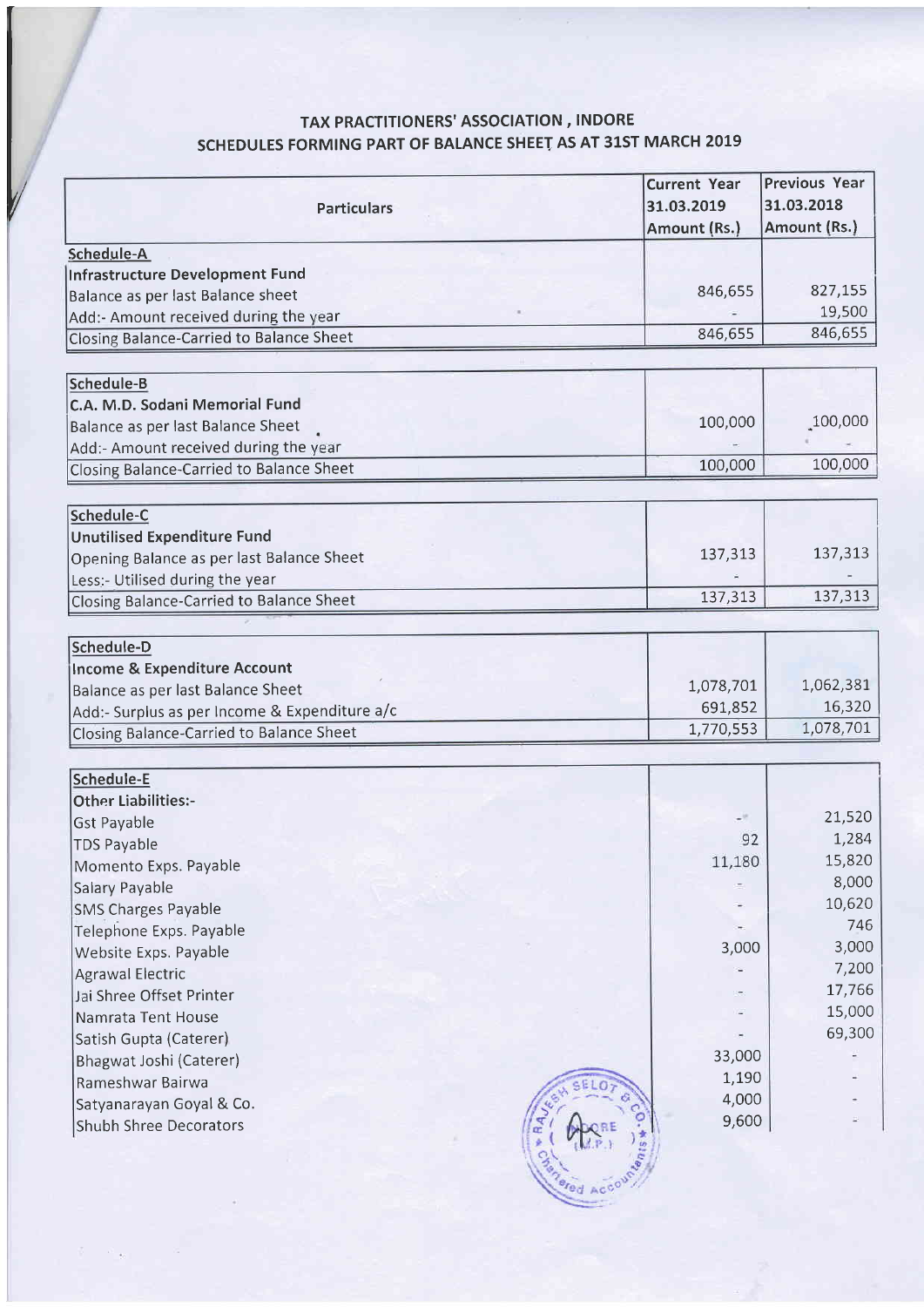|                            | 378    |         |
|----------------------------|--------|---------|
| Office Staff Mandloi       | 1,980  | $\sim$  |
| Gajendra Chouhan           | 1,750  | ÷       |
| Kailash Goyal              | 1,000  |         |
| Navin Khandelwal           | 1,677  |         |
| Membership Fees Refundable |        | 5,100   |
| <b>Others</b>              | 68,847 | 175,356 |
| Total                      |        |         |

## Schedule-F

| <b>FIXED ASSETS</b><br><b>DESCRIPTION OF ASSETS</b>                                     | <b>WDV AS ON</b><br>01.04.2018 | <b>ADDITION</b><br><b>DURING</b><br>2018-19 | <b>DEPRECIATION</b><br><b>FOR THE YEAR</b><br>2018-19 | <b>WDV AS ON</b><br>31.03.2019 |
|-----------------------------------------------------------------------------------------|--------------------------------|---------------------------------------------|-------------------------------------------------------|--------------------------------|
| <b>NOT CLAIMED AS UTILISATION:</b><br><b>BLOCK "A" (10%)</b><br>Furniture & Fixtures    | 111,784                        | 12,000                                      | 12,378                                                | 111,406                        |
| <b>BLOCK "B" (15%)</b><br>Air Conditioner<br>Mike System<br>LCD, Wall Screen & TV Tuner | 26,768<br>19,382<br>26,357     |                                             | 4,016<br>2,907<br>3,953                               | 22,752<br>16,475<br>22,404     |
| <b>BLOCK "C" (40%)</b><br>Computer & Software                                           | 1,589                          |                                             | 635                                                   | 954                            |
|                                                                                         | 185,880                        | 12,000                                      | 23,889                                                | 173,991                        |
| <b>Grand Total</b><br>Previous Year                                                     | 214,138                        | 21,444                                      | 31,888                                                | 203,694                        |

# **SCHEDULE-G**<br>Fixed Deposit

| <b>FIXED DEPOSIT</b><br>Name of Bank                                                                                                                                                                                                                 | Opening<br>balance as on<br>01.04.2018     | Addition/<br>during the<br>year(Net) | Accrued<br>Deduction Interest for F.Y.<br>2018-19 | Closing<br>balance as on<br>31.03.2019                |
|------------------------------------------------------------------------------------------------------------------------------------------------------------------------------------------------------------------------------------------------------|--------------------------------------------|--------------------------------------|---------------------------------------------------|-------------------------------------------------------|
| FDR with Bank of Baroda, Sitlamata Bazar, Indore<br>FDR with UCO Bank, Sanyogitaganj, Indore<br>FDR with State Bank Of India, Mahesh Nagar, Indore<br>FDR with State Bank Of India, Mahesh Nagar, Indore<br>FDR with Canara Bank, R.N.T Marg, Indore | 125,657<br>1,643,484<br>112,187<br>111,892 | 525,000                              | 9,423<br>84,747<br>7,959<br>7,947<br>8,982        | 135,080<br>1,728,231<br>120,146<br>119,839<br>533,982 |
| Total                                                                                                                                                                                                                                                | 1,993,220                                  | 525,000                              | 119,058                                           | 2,637,278                                             |

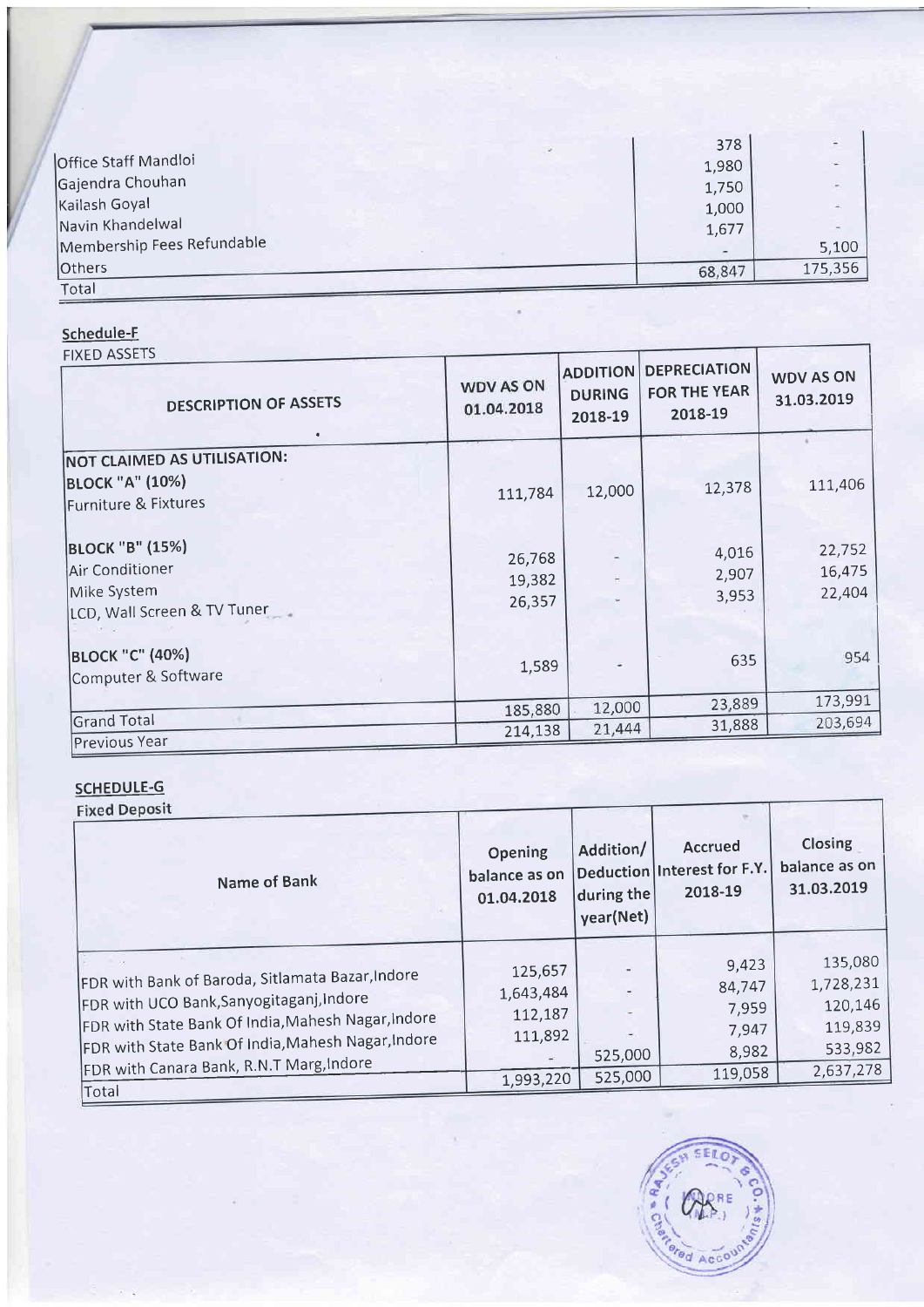| Schedule-H                                      |         |         |
|-------------------------------------------------|---------|---------|
| Receivables:-                                   |         |         |
| Indore Branch of CIRC of India                  | 34,810  | 93,738  |
| Others                                          |         | 2,700   |
| Advance to Nandkishore Mandloi for TPA Exp.     |         | 519     |
| JP Saraf JI                                     | 860     |         |
| PayU Money                                      | 300     |         |
| Rajesh Sharma                                   | 970     |         |
| Sunil G Khandelwal                              | 1,800   |         |
| <b>TDS Refundable</b>                           | 36,350  | 24,956  |
| Total                                           | 75,090  | 121,913 |
|                                                 |         |         |
| Schedule-I                                      |         |         |
| <b>Other Receipts:-</b>                         |         |         |
| Sale of Election Forms                          |         | 3,900   |
| <b>Miscellanios Receipts</b>                    | 1,002   |         |
| Late Fees Received                              | 32,631  |         |
| Advertisement for Newsletter                    | 20,000  | 7,500   |
| Interest on Income Tax Refund                   |         |         |
| Sale of Scrap & Loose Paper                     |         | 1,081   |
| <b>Directory Advertisement</b>                  |         | 86,500  |
| Total                                           | 53,633  | 98,981  |
|                                                 |         |         |
| Schedule-J                                      |         |         |
| <b>Activity Expenses:-</b>                      |         |         |
| Festival celebration and other meeting expenses | 210,962 | 233,829 |
| <b>Study Circle Meeting expenses</b>            | 88,155  | 50,732  |
| <b>Felicitation &amp; Farewell expenses</b>     | 16,608  |         |
| <b>Website Expenses</b>                         | 12,000  | 32,914  |
| <b>Newsletter Expenses</b>                      | 61,550  | 78,888  |
| <b>Directory Publication expenses</b>           |         | 91,240  |
| Total                                           | 389,275 | 487,603 |
|                                                 |         |         |
| Schedule-K                                      |         |         |
| <b>Administrative &amp; Other expenses</b>      |         |         |
| <b>Bank Charges</b>                             | 1,641   | 2,035   |
| Repair & Maintenance Expenses                   | 4,275   | 34,834  |
| Telephone & SMS Expenses                        | 16,462  | 43,714  |
| <b>Office Expense</b>                           | 13,319  | 3,620   |
| Fees to Reg. Firm & Society                     | 4,000   | 3,000   |
| Momento Exps.                                   | 11,180  |         |
| Postage & Courier Exps.                         | 24,630  | 12,298  |
| <b>GST</b>                                      | 1,802   |         |
| Printing Exps.                                  | 4,100   |         |
| Total                                           | 81,409  | 99,501  |